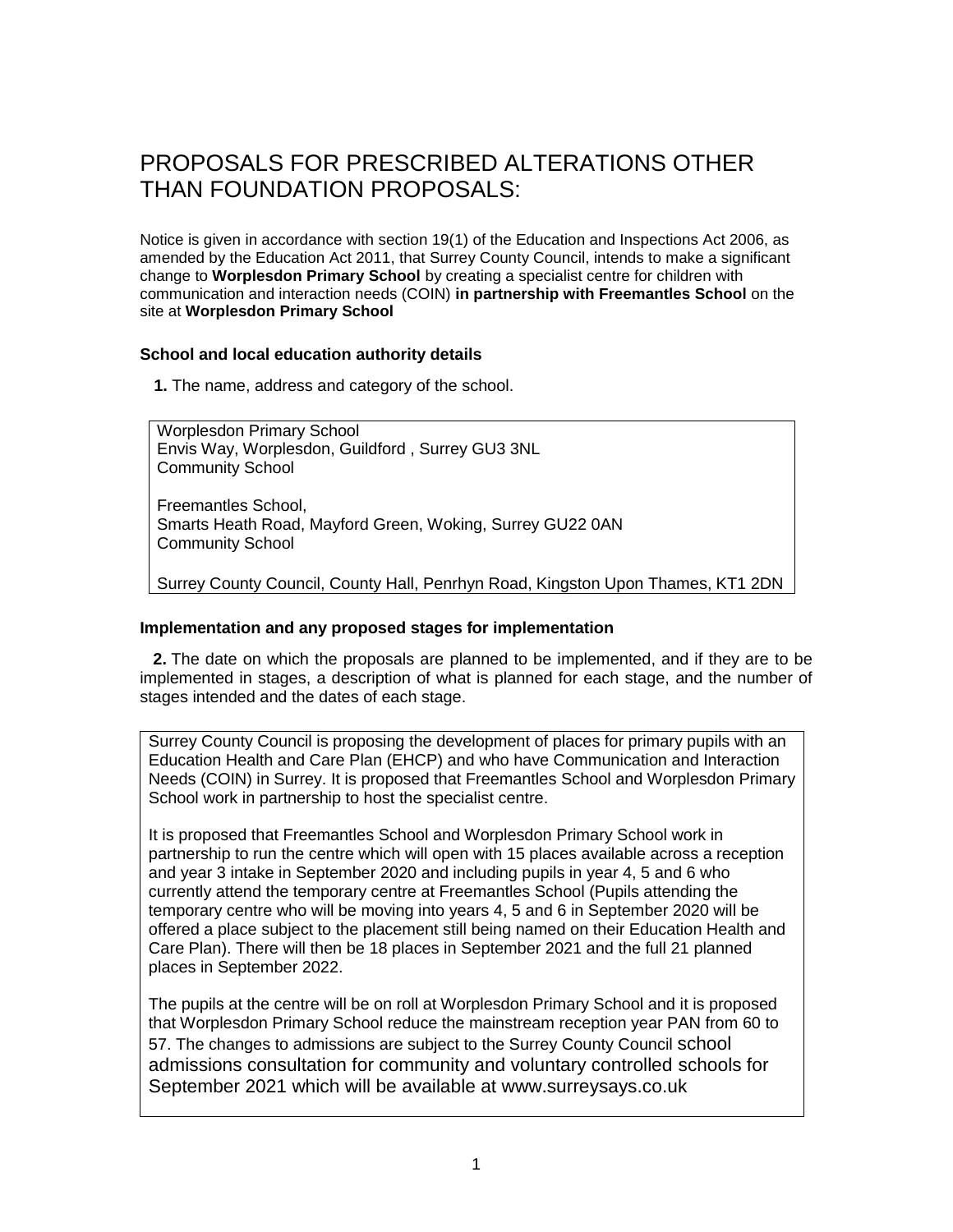The school day for pupils attending the specialist centre will be:

 9.15am – 3.30pm Monday – Thursday 9.15am – 2pm Friday

# **Objections and comments**

**3.** A statement explaining the procedure for making representations, including —

- (a) the date by which objections or comments should be sent to the local education authority; and
- (b) the address of the authority to which objections or comments should be sent.

This is a four week consultation, which begins on 23 September 2019 and concludes at midday on 21 October 2019. Any person may object to or make comments on the proposals by sending representations to:

Jane Keenan, Surrey County Council, Room 326, County Hall, Kingston upon Thames, Surrey, KT1 2DN

Alternatively, representations can be made by email to:

[schoolorg@surreycc.gov.uk](mailto:schoolorg@surreycc.gov.uk)

The consultation can also be accessed from the Surrey County Council website:

[www.surreysays.co.uk](http://www.surreysays.co.uk/)

# **Alteration description**

**4.** A description of the proposed alteration and, in the case of special school proposals, a description of the current special needs provision.

To create a specialist centre at Worplesdon Primary School in partnership with Freemantles School for pupils with Communication and Interaction Needs (COIN).

This proposal will assist with the development of places for primary pupils with an Education Health Care Plan (EHCP) and that have Communication and Interaction Needs (COIN) in Surrey.

There is not currently a specialist provision at Worplesdon Primary School. The proposal is for Freemantles School and Worplesdon Primary School to work in partnership to provide a specialist centre in a new building at the heart of the site at Worplesdon Primary School. Freemantles School is currently a special school for children and young people with Complex Social and Communication Needs (CSCN) usually associated with autism.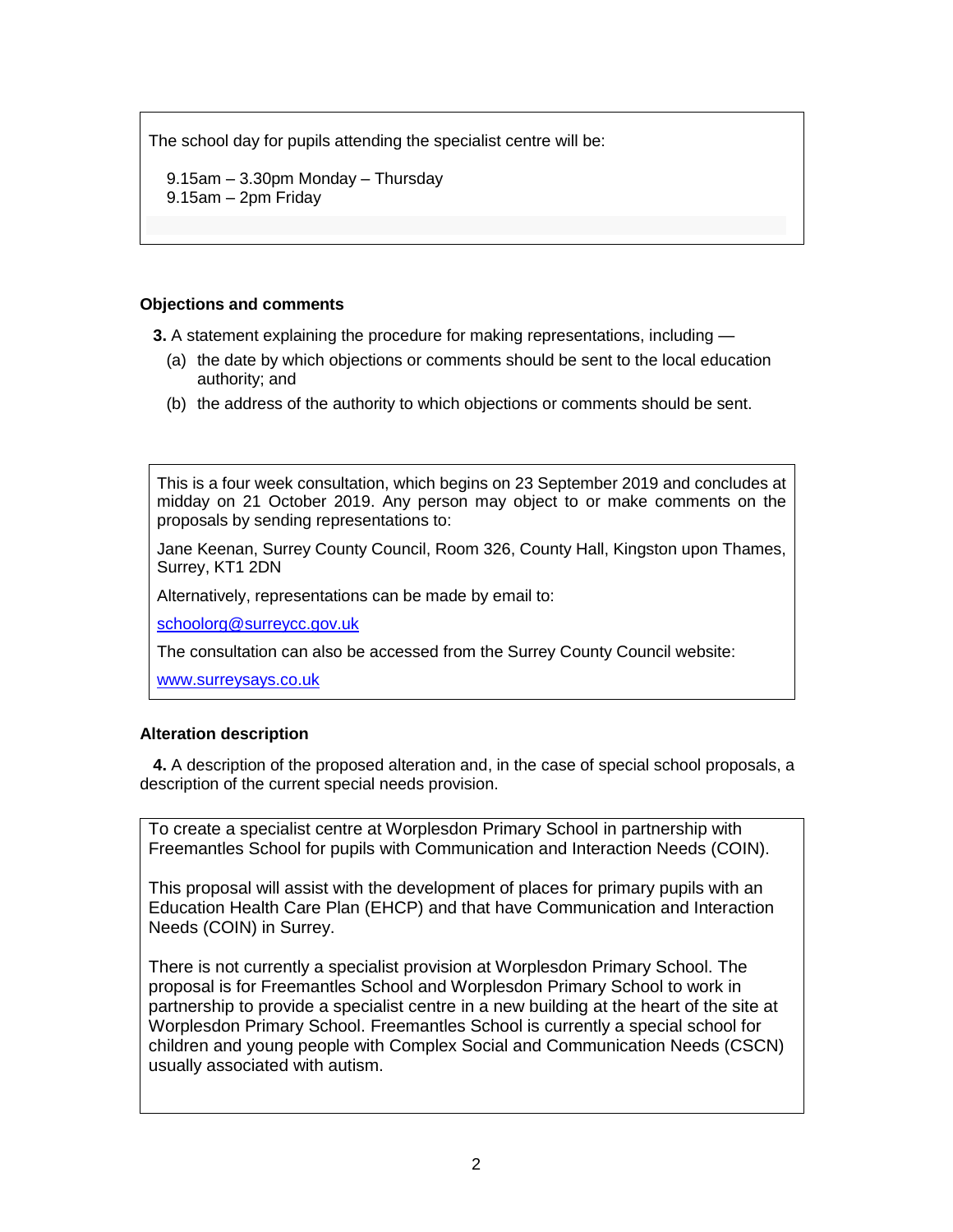# **School capacity**

**5.**

(a) details of the current capacity of the school and, where the proposals will alter the capacity of the school, the proposed capacity of the school after the alteration;

There will be 21 new planned places (3 in each year group across the primary school) for pupils that have Communication and Interaction Needs (COIN) in Surrey.

The mainstream PAN in infants will reduce from 60 to 57 in reception. This will allow for inclusion of pupils attending the centre in the mainstream school and keep infant class sizes to a maximum of 30. The changes to admissions are subject to the Surrey County Council school admissions consultation for community and voluntary controlled schools for September 2021 which will be available at www.surreysays.co.uk

(b) details of the current number of pupils admitted to the school in each relevant age group, and where this number is to change, the proposed number of pupils to be admitted in each relevant age group in the first school year in which the proposals will have been implemented;

The current Published Admission Number (PAN) for Worplesdon Primary School is 60 in reception and 30 in Year 3. Under this proposal, the PAN would be reduced to 57 in reception subject to the school admissions counsultation.

It is proposed that the specialist centre would have 21 planned places

(c) where it is intended that proposals should be implemented in stages, the number of pupils to be admitted to the school in the first school year in which each stage will have been implemented;

New pupils would be admitted into reception and Year 3 in September 2020 through the EHCP and admissions process and in each subsequent reception intake thereafter. The school would grow incrementally, year-on-year.

Pupils attending the temporary COIN centre at Freemantles School moving into years 4, 5 and 6 will be offered a place subject to the placement continuing to be named on their Education Health and Care Plan

Therefore there will be 15 planned places in September 2020, 18 in September 2021 and 21 in September 2022.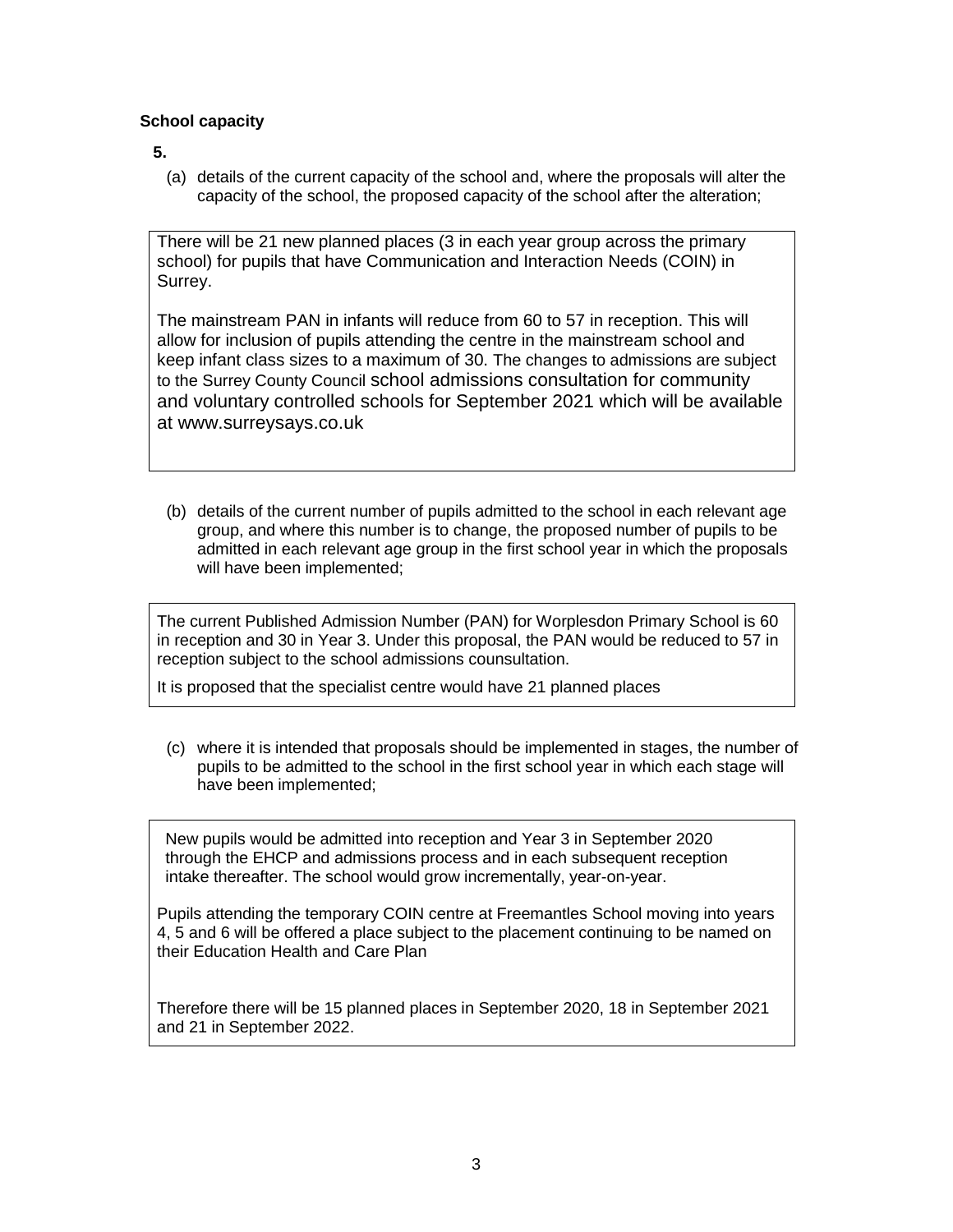(d) where the number of pupils in any relevant age group is lower than the indicated admission number for that relevant age group a statement to this effect and details of the indicated admission number in question.

| N/a |
|-----|
|-----|

(2) a statement of the number of pupils at the school at the time of the publication of the proposals.

| As at the May 2019 Census, the following number of pupils were on roll at Worplesdon<br>Primary School. |     |     |     |     |      |                 |                 |  |
|---------------------------------------------------------------------------------------------------------|-----|-----|-----|-----|------|-----------------|-----------------|--|
|                                                                                                         | YrR | Yr1 | Yr2 | Yr3 | Yr 4 | Yr <sub>5</sub> | Yr <sub>6</sub> |  |
| Worplesdon<br><b>Primary School</b>                                                                     | 60  | 59  | 58  | 90  | 77   | 69              | 57              |  |

# **Implementation**

**6.** Where the proposals relate to a foundation or voluntary controlled school a statement as to whether the proposals are to be implemented by the local education authority or by the governing body, and, if the proposals are to be implemented by both, a statement as to the extent to which they are to be implemented by each body.

N/a

# **Additional Site**

**7.**— (1) A statement as to whether any new or additional site will be required if proposals are implemented and if so the location of the site if the school is to occupy a split site.

The Local Authority has proposed an enhanced building option to accommodate this new centre at Worplesdon Primary School. The building will be in the heart of the site at Worplesdon Primary School. This facility will provide two ordinary sized classrooms, toilets (Key Stage 1 access directly from the classroom) and four additional spaces that can be utilised flexibly: small group working rooms, therapy delivery, 1:1 working, meeting, teachers' Planning Preparation and Assessment time (PPA) and administration space, each class with also have a small, enclosed outdoor area.

(2) Where proposals relate to a foundation or voluntary school a statement as to who will provide any additional site required, together with details of the tenure (freehold or leasehold) on which the site of the school will be held, and if the site is to be held on a lease, details of the proposed lease.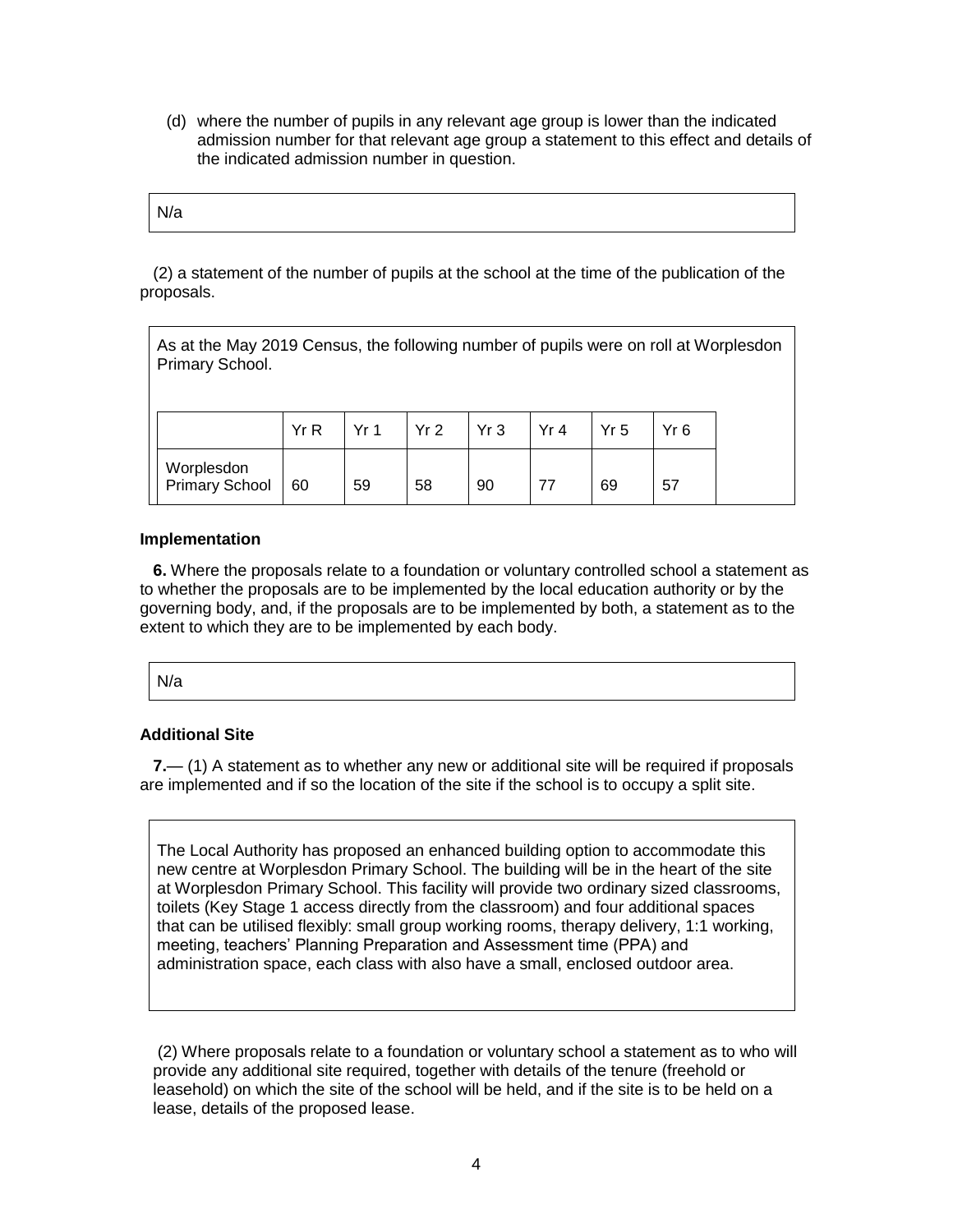| . .<br>M. |  |
|-----------|--|
|-----------|--|

## **Changes in boarding arrangements**

**8.**—(1) Where the proposals are for the introduction or removal of boarding provision, or the alteration of existing boarding provision -

the number of pupils for whom it is intended that boarding provision will be made if the proposals are approved;

#### N/A

(a) the arrangements for safeguarding the welfare of children at the school;

#### N/A

(b) the current number of pupils for whom boarding provision can be made and a description of the boarding provision; and

#### N/A

(c) except where the proposals are to introduce boarding provision, a description of the existing boarding provision.

#### N/A

(2) Where the proposals are for the removal of boarding provisions or an alteration to reduce boarding provision —

(a) the number of pupils for whom boarding provision will be removed if the proposals are approved; and

| N/A |  |  |
|-----|--|--|
|     |  |  |

(b) a statement as to the use to which the former boarding accommodation will be put if the proposals are approved.

N/A

# **Transfer to new site**

**9.** Where the proposals are to transfer a school to a new site the following information—

(a) the location of the proposed site (including details of whether the school is to occupy a single or split site), and including where appropriate the postal address;

The new specialist centre will be built on the site at Worplesdon Primary School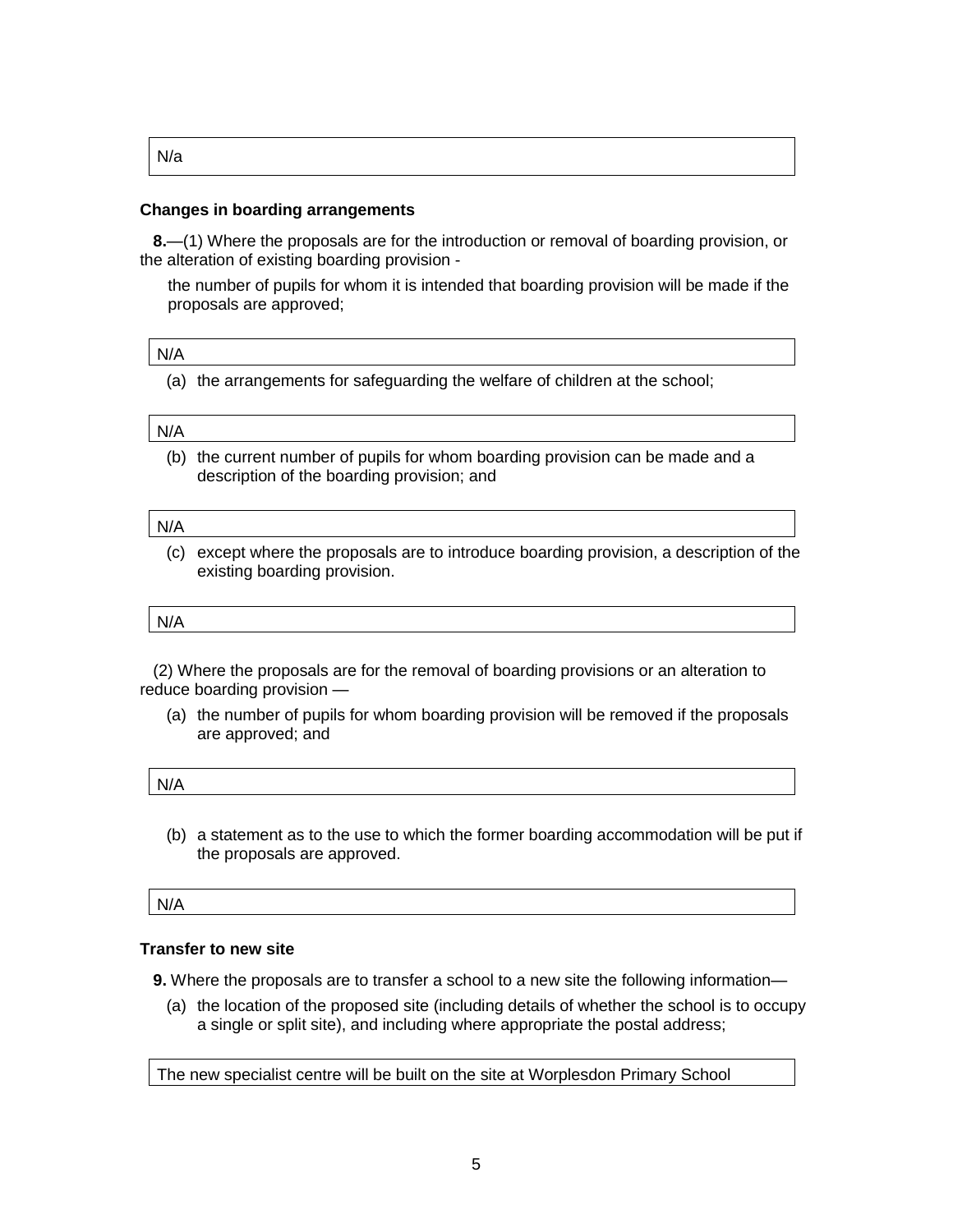- (b) the distance between the proposed and current site;
- (c) the reason for the choice of proposed site;
- (d) the accessibility of the proposed site or sites;
- (e) the proposed arrangements for transport of pupils to the school on its new site; and
- (f) a statement about other sustainable transport alternatives where pupils are not using transport provided, and how car use in the school area will be discouraged.

#### **Objectives**

**10.** The objectives of the proposals.

It is proposed that Freemantles School and Worplesdon Primary School work in partnership to host a specialist Special Education Needs and Disability (SEND) centre for 21 pupils on the site at Worplesdon Primary School.

The proposal is in response to demand for specialist centre provision in the south west area for pupils with special educational need, particularly for pupils with COIN. Currentlly other specialist provision in the local area is operating at or above capacity. The provision of an additional specialist COIN centre will help support local families who would otherwise have to travel further afield. This will not only enable local provision for local children, but also decrease home to school journey times and associated costs.

#### **Consultation**

- **11.** Evidence of the consultation before the proposals were published including—
	- (a) a list of persons who were consulted;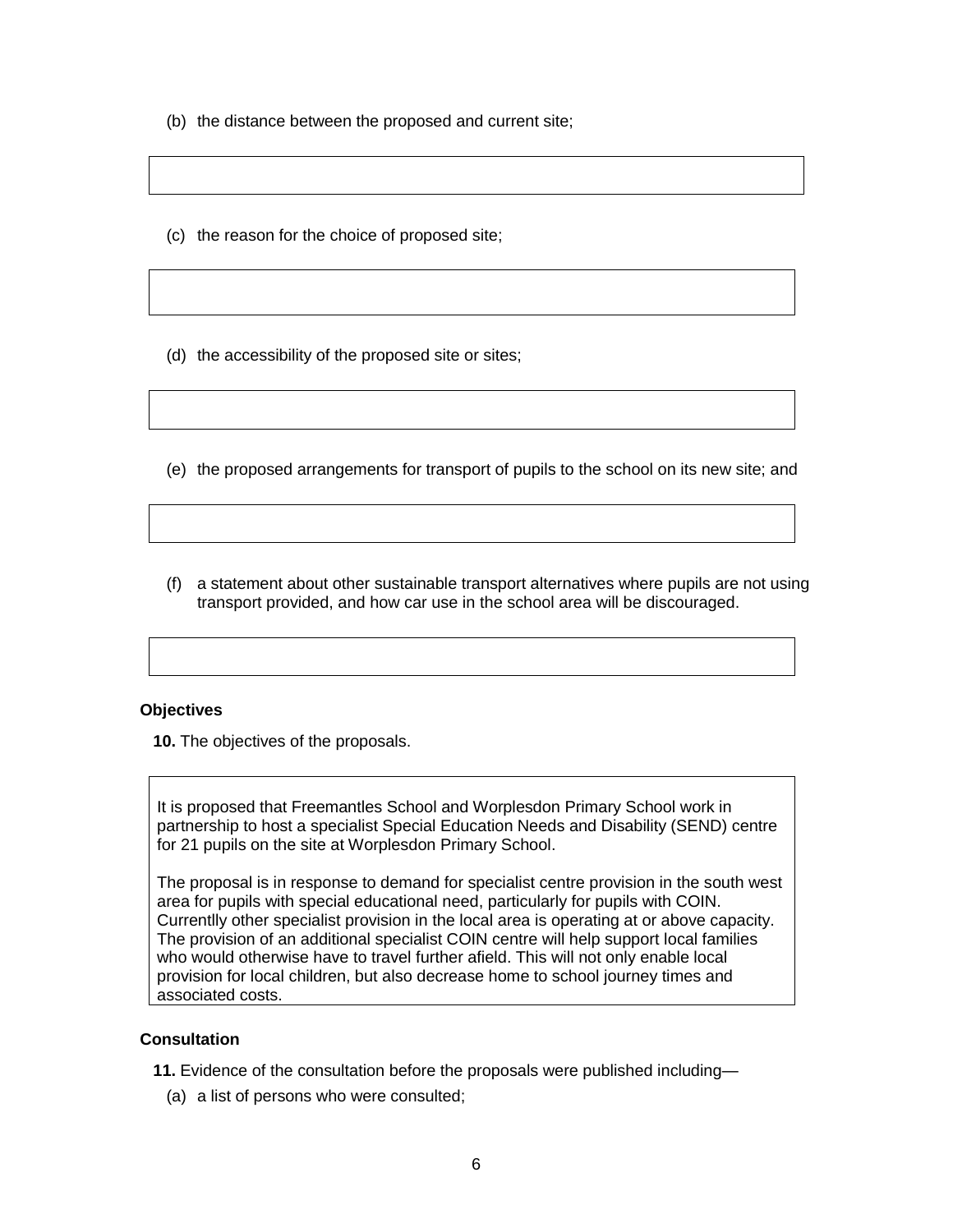- (b) minutes of all public consultation meetings;
- (c) the views of the persons consulted;
- (d) a statement to the effect that all applicable statutory requirements in relation to the proposals to consult were complied with; and
- (e) copies of all consultation documents and a statement on how these documents were made available.

An explanatory consultation document has been made available to the public via the Council's website: [www.surreysays.co.uk](http://www.surreysays.co.uk/)

All appropriate parties have been made aware of this proposal, inclusive of the Governing Bodies of both schools. A public meeting was held at Worplesdon Primary School on 11 July 2019

The following people have been made aware of the proposals: parents/carers of children attending the school; employees and Governors of the school; relevant unions; local residents; other users of the school building; other local schools; local borough and county councillors; and the School Admissions Forum.

# **Project costs**

**12.** A statement of the estimated total capital cost of the proposals and the breakdown of the costs that are to be met by the governing body, the local education authority, and any other party.

The estimated capital cost of the proposed project is £1.1m and will be funded through Surrey County Council's SEND Capital Grant.

**13.** A copy of confirmation from the Secretary of State and/or local education authority that funds will be made available (including costs to cover any necessary site purchase).

Surrey County Council's Section 151 Finance Officer has approved the expenditure for this project

#### **Age range**

**14.** Where the proposals relate to a change in age range, the current age range for the school.

N/a

#### **Early years provision**

**15.** Where the proposals are to alter the lower age limit of a mainstream school so that it provides for pupils aged between 2 and 5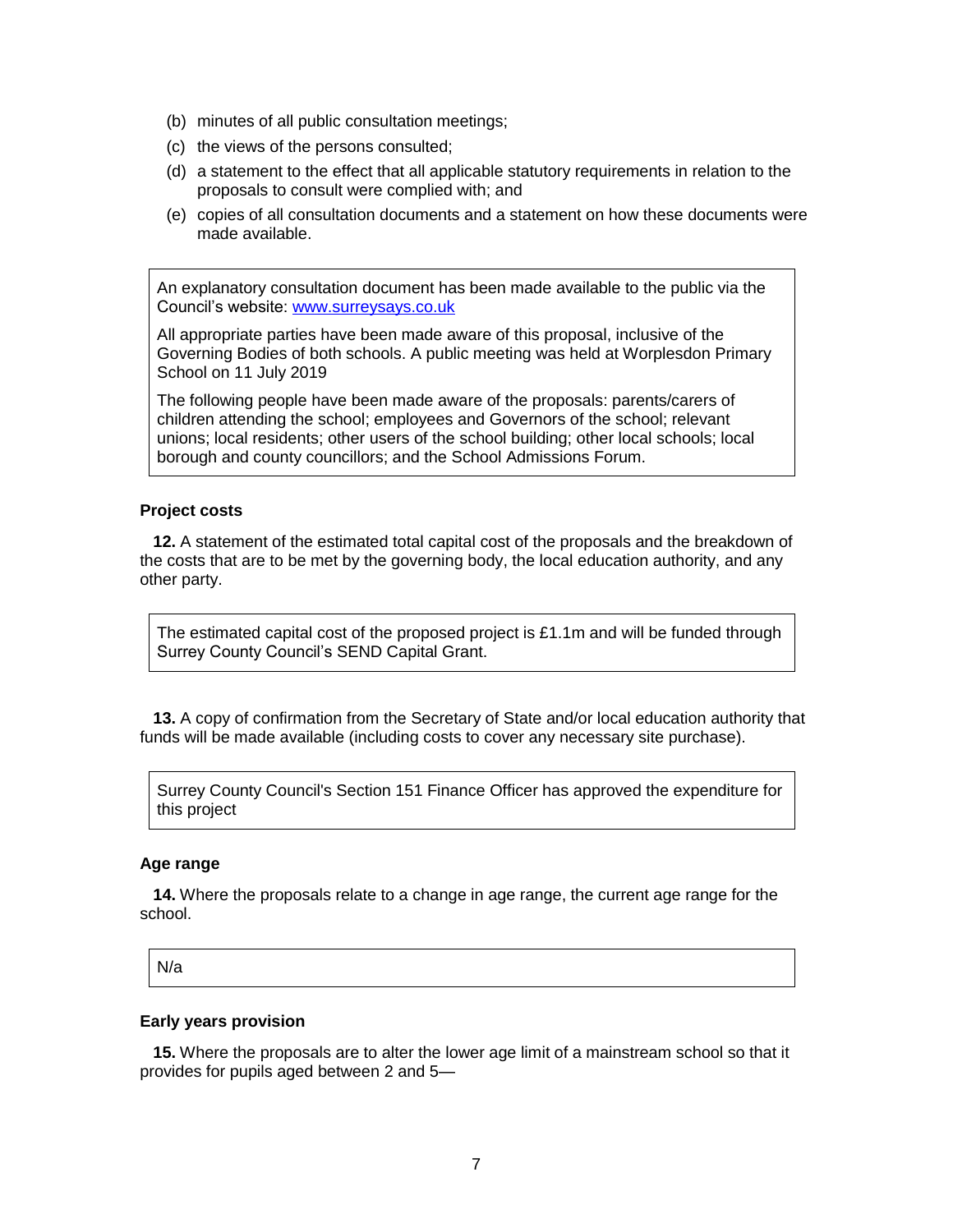(a) details of the early years provision, including the number of full-time and part-time pupils, the number and length of sessions in each week, and the services for disabled children that will be offered;

| N/2 |  |  |  |
|-----|--|--|--|
|     |  |  |  |

(b) how the school will integrate the early years provision with childcare services and how the proposals are consistent with the integration of early years provision for childcare;

N/a

(c) evidence of parental demand for additional provision of early years provision;

| N/c<br>$\sqrt{C}$ |  |  |  |
|-------------------|--|--|--|
|                   |  |  |  |

(d) assessment of capacity, quality and sustainability of provision in schools and in establishments other than schools who deliver the Early Years Foundation Stage within 3 miles of the school; and

(e) reasons why such schools and establishments who have spare capacity cannot make provision for any forecast increase in the number of such provision.

| N/a |  |  |
|-----|--|--|
|     |  |  |

# **Changes to sixth form provision**

**16.** (a) Where the proposals are to alter the upper age limit of the school so that the school provides sixth form education or additional sixth form education, a statement of how the proposals will—

- (i) improve the educational or training achievements;
- (ii) increase participation in education or training; and
- (iii) expand the range of educational or training opportunities
- for 16-19 year olds in the area;

N/a

(b) A statement as to how the new places will fit within the 16-19 organisation in an area;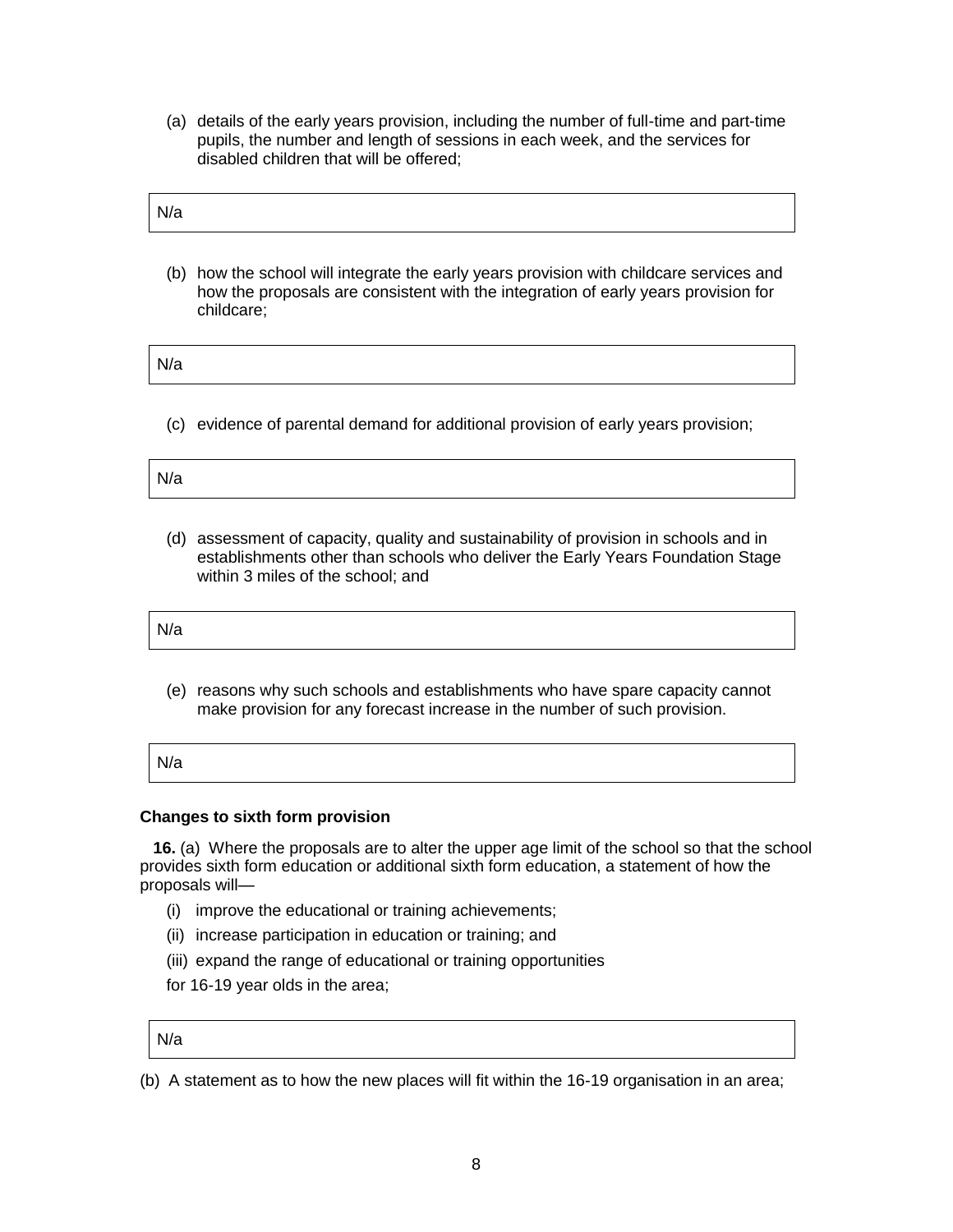N/a

# (c) Evidence —

(i) of the local collaboration in drawing up the proposals; and

 (ii) that the proposals are likely to lead to higher standards and better progression at the school;

| N/a |
|-----|
|-----|

(d) The proposed number of sixth form places to be provided.

N/a

**17.** Where the proposals are to alter the upper age limit of the school so that the school ceases to provide sixth form education, a statement of the effect on the supply of 16-19 places in the area.

N/a

# **Special educational needs**

**18.** Where the proposals are to establish or change provision for special educational needs—

(a) a description of the proposed types of learning difficulties in respect of which education will be provided and, where provision for special educational needs already exists, the current type of provision;

The proposal will create 21 planned places for pupils with an Education Health and Care Plan (EHCP) and who have Communication and Interaction Needs (COIN).

(b) any additional specialist features will be provided;

This a new High COIN provision which benefits from a partnership between Freemantles School, a Special School and Worplesdon Primary School, a mainstream primary school

(c) the proposed numbers of pupils for which the provision is to be made;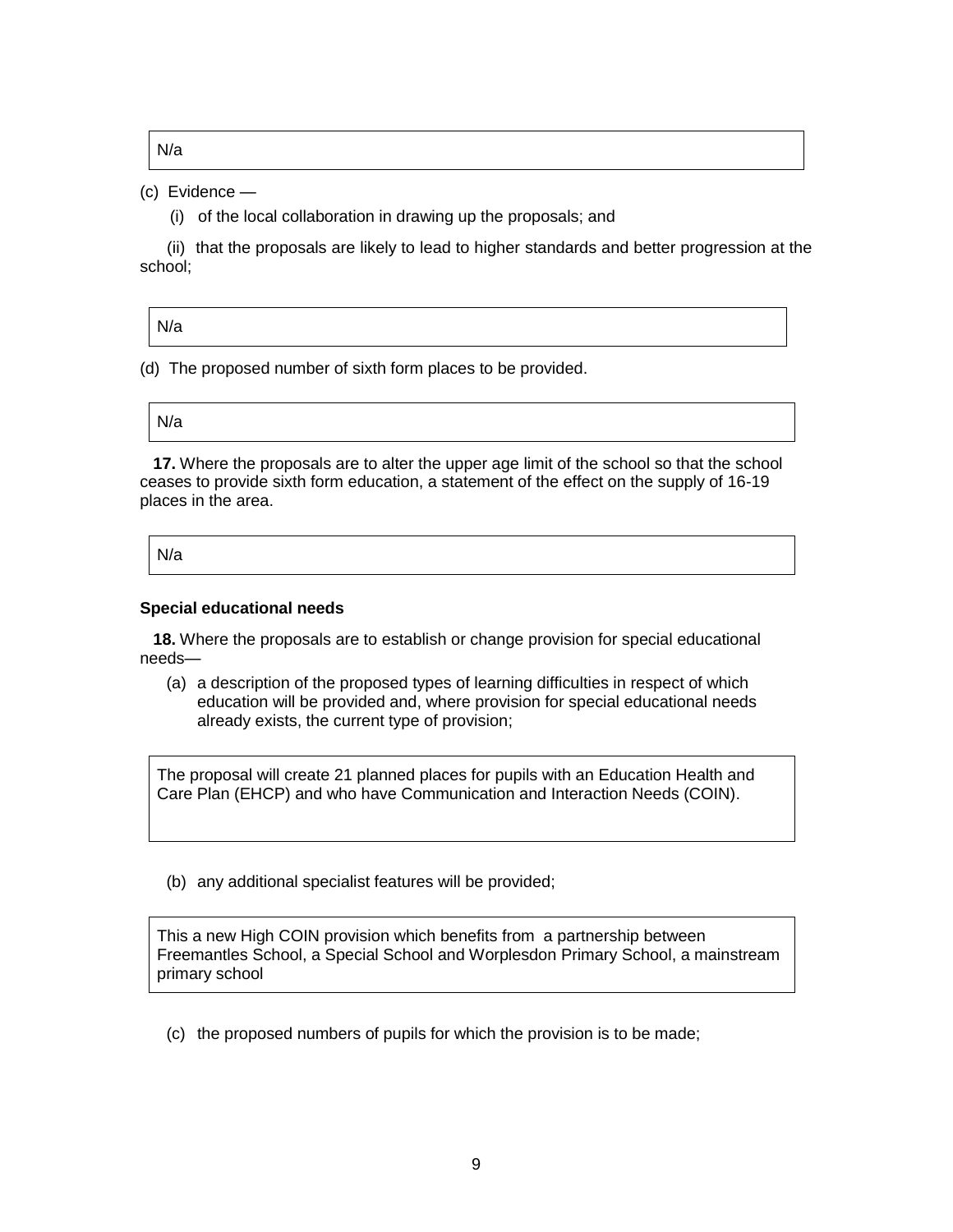There will be 15 planned places in September 2020, 18 in September 2021 and 21 from September 2022

(d) details of how the provision will be funded;

Each planned place will be funded at a base level of £6000 in addition to the usual pupil funding, age weighted pupil unit (AWPU). For each pupil that attends the centre a top up sum is also applied.

(e) a statement as to whether the education will be provided for children with special educational needs who are not registered pupils at the school to which the proposals relate;

N/a

(f) a statement as to whether the expenses of the provision will be met from the school's delegated budget;

N/a

(g) the location of the provision if it is not to be established on the existing site of the school;

| N/a |
|-----|
|-----|

(h) where the provision will replace existing educational provision for children with special educational needs, a statement as to how the local education authority believes that the new provision is likely to lead to improvement in the standard, quality and range of the educational provision for such children; and

(i) the number of places reserved for children with special educational needs, and where this number is to change, the proposed number of such places.

The 21 places at the specialist centre will be reserved for pupils with high communication and interaction needs (COIN) identified through their EHCP.

N/a

**19.** Where the proposals are to discontinue provision for special educational needs—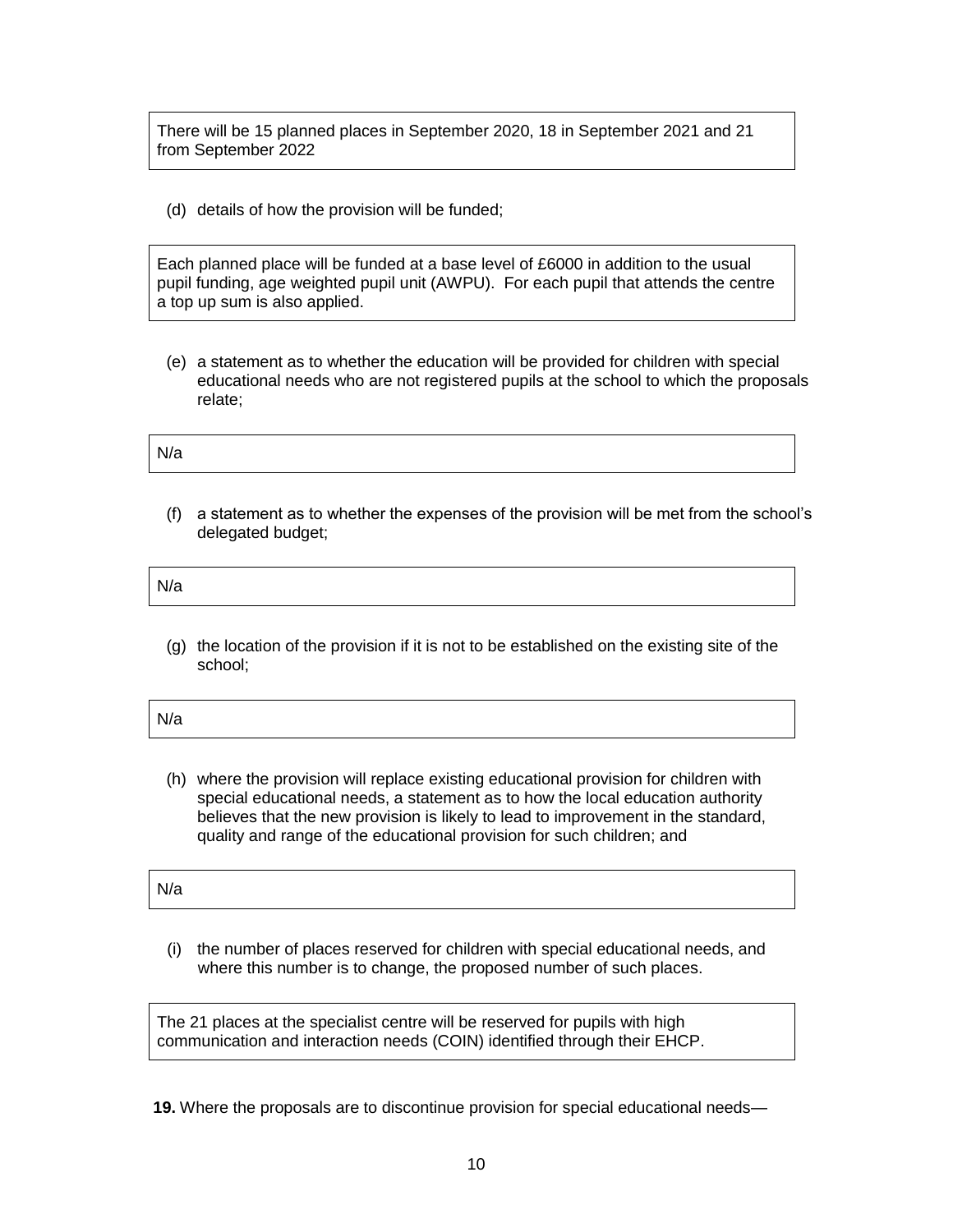(a) details of alternative provision for pupils for whom the provision is currently made;

| в.<br>$M^{\prime}$<br>v/a |
|---------------------------|
|---------------------------|

(b) details of the number of pupils for whom provision is made that is recognised by the local education authority as reserved for children with special educational needs during each of the 4 school years preceding the current school year;

| n/a |
|-----|
|-----|

(c) details of provision made outside the area of the local education authority for pupils whose needs will not be able to be met in the area of the authority as a result of the discontinuance of the provision; and

| מו ר |  |  |  |
|------|--|--|--|
|      |  |  |  |

(d) a statement as to how the proposer believes that the proposals are likely to lead to improvement in the standard, quality and range of the educational provision for such children.

| n/a |  |
|-----|--|
|-----|--|

**20.** Where the proposals will lead to alternative provision for children with special educational needs, as a result of the establishment, alteration or discontinuance of existing provision, the specific educational benefits that will flow from the proposals in terms of—

- (a) improved access to education and associated services including the curriculum, wider school activities, facilities and equipment with reference to the local education authority's Accessibility Strategy;
- (b) improved access to specialist staff, both educational and other professionals, including any external support and outreach services;
- (c) improved access to suitable accommodation; and
- (d) improved supply of suitable places.

| N/a |  |  |  |
|-----|--|--|--|
|     |  |  |  |

## **Sex of pupils**

**21.** Where the proposals are to make an alteration to provide that a school which was an establishment which admitted pupils of one sex only becomes an establishment which admits pupils of both sexes—

(a) details of the likely effect which the alteration will have on the balance of the provision of single sex-education in the area;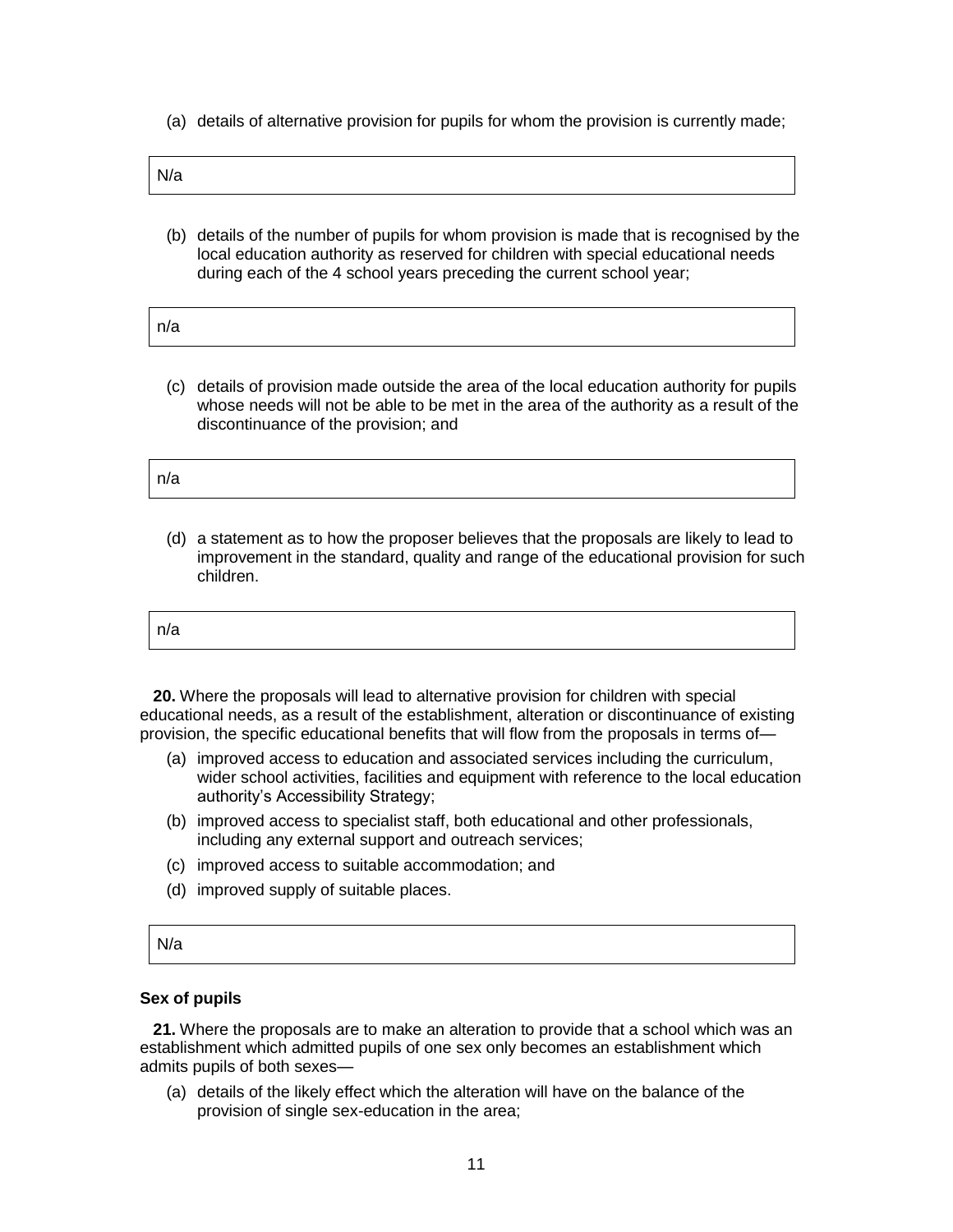N/a

(b) evidence of local demand for single-sex education; and

#### N/a

(c) details of any transitional period which the body making the proposals wishes specified in a transitional exemption order (within the meaning of section 27 of the Sex Discrimination Act 1975).

N/a

**22.** Where the proposals are to make an alteration to a school to provide that a school which was an establishment which admitted pupils of both sexes becomes an establishment which admits pupils of one sex only—

(a) details of the likely effect which the alteration will have on the balance of the provision of single-sex education in the area; and

N/a

(b) evidence of local demand for single-sex education.

N/a

#### **Extended services**

**23.** If the proposed alterations affect the provision of the school's extended services, details of the current extended services the school is offering and details of any proposed change as a result of the alterations.

The proposal will not have a negative impact on the provision of the school's extended services.

#### **Need or demand for additional places**

**24.** If the proposals involve adding places—

(a) a statement and supporting evidence of the need or demand for the particular places in the area;

Demand for specialist centre provision in the south west area for pupils with special educational needs is high, particularly for pupils with COIN. As a result, other specialist provision in the local area is operating at or above capacity. The provision of an additional specialist COIN centre will help support local families who would otherwise